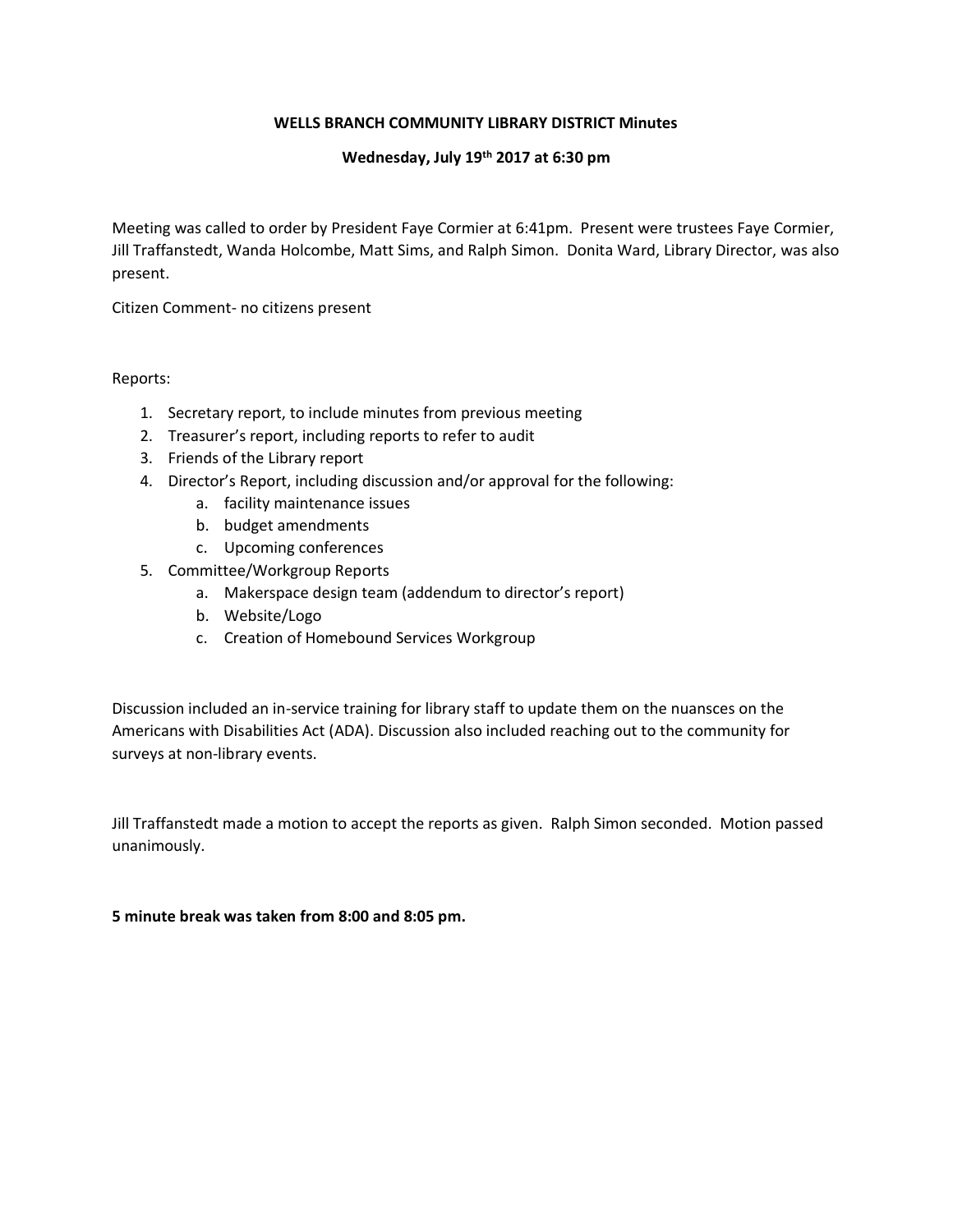## **Action Items:**

- 6. Discuss and take action on updates and changes to the Long Term and Strategic Plans.
	- o Accepted with the director's report.
- 7. Discuss and take action on letter from the comptroller dated 6/14/2017 to include any necessary budget adjustments.
	- $\circ$  Instructed Donita to find out if the 2% fee is per year or a one-time fee. Matt made a motion: that If it is a one-time fee pay over 92 months, then Donita has the authority to authorize the 92 payment plan and if it is 2% per year fee, then Donita will have the authority to pay the comptroller the total amount owed in lump sum. Jill Traffanstedt seconded the motion.
	- o Motion passed unanimously.
- 8. Discuss and take action on quote from Lyons Electric to re-light the information desk.
	- $\circ$  \$3,000 cost to update to LED lighting over the information desk.
- 9. Call a General Election to be managed by Travis County electing 2 trustees on November 7, 2017.
- 10. Discuss and take action on quote from River Rock Landscaping to clean up the area along the parking lot and add color to the landscaping.
	- o Cost \$6959.80.
- 11. Discuss and take action on quotes from Library Interiors of Texas to include any necessary closures or budget amendments.
	- o No action taken
- 12. Discuss and take action on updates to Interlibrary Loan Policy, Volunteer Policy, Donation Policy, Records Management Policy, Community Posting Policy, and Green Policy.
- 13. Discuss and take action on Annual Retreat.
	- o Discussed not doing an annual retreat like previous years. We discussed closing the library that day and doing a staff/board of trustees training on the maker space opportunities once it is all set up. We will aim for November for this.

Ralph Simon moved to accept the remaining action items as discussed. Wanda Holcombe seconded. The motion passed unanimously.